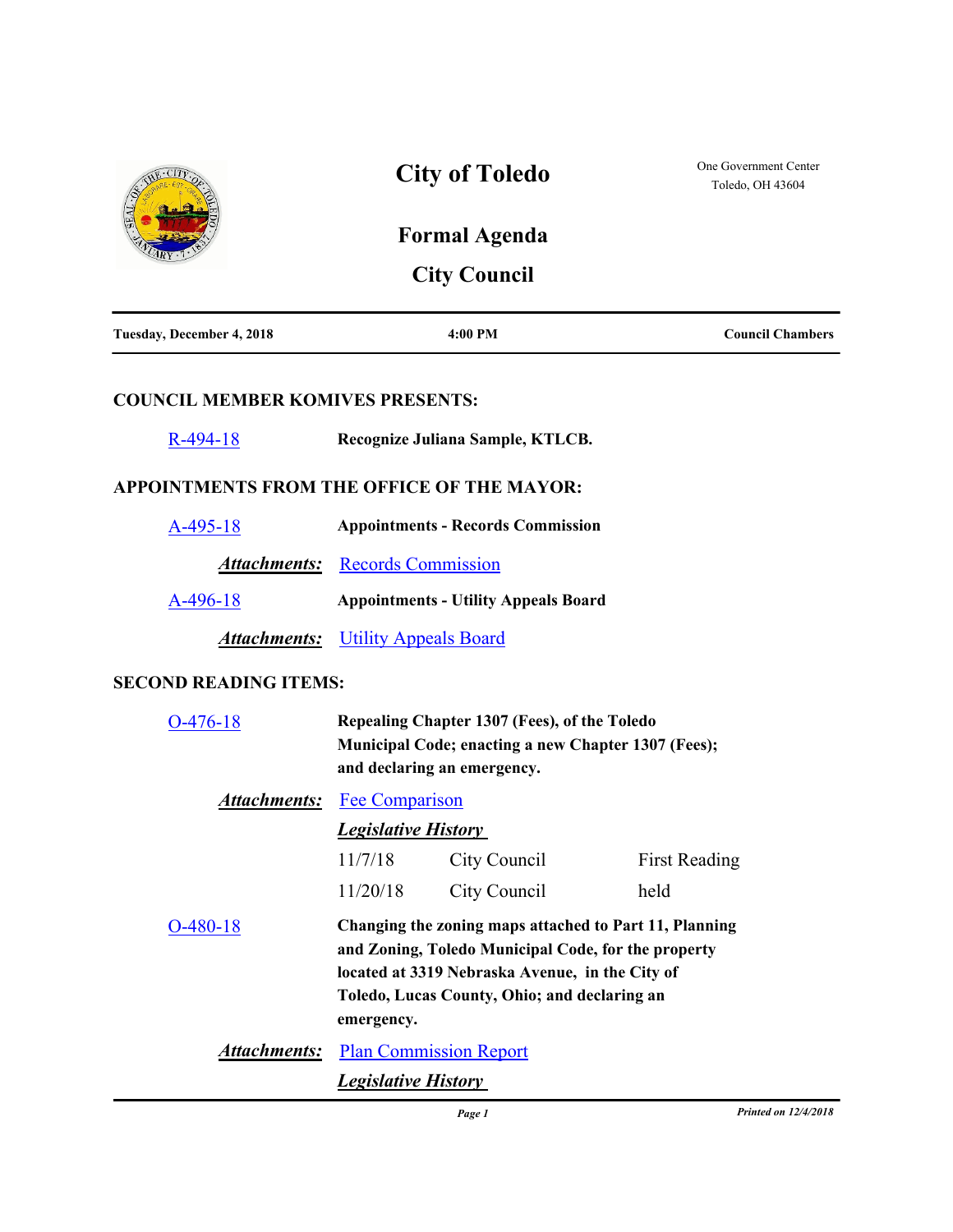| <b>City Council</b>                                                                |                            | <b>Formal Agenda</b>                                                                                                                                                                                                                                                                                       | December 4, 2018     |
|------------------------------------------------------------------------------------|----------------------------|------------------------------------------------------------------------------------------------------------------------------------------------------------------------------------------------------------------------------------------------------------------------------------------------------------|----------------------|
|                                                                                    | 11/7/18                    | City Council                                                                                                                                                                                                                                                                                               | <b>First Reading</b> |
|                                                                                    | 11/20/18                   | City Council                                                                                                                                                                                                                                                                                               | held                 |
| $O-486-18$                                                                         | <b>Legislative History</b> | Authorizing the disappropriation of \$856,324 from the<br>Capital Improvement Fund; authorizing the<br>appropriation of \$856,324 for the District Improvement<br>Program; and declaring an emergency.                                                                                                     |                      |
| $O-490-18$                                                                         | 11/20/18<br>emergency.     | City Council<br>Authorizing the mayor to enter into a contract for<br>citywide seasonal, intern, temporary, and youth program<br>supplemental staffing services for two (2) years with the<br>option to renew for up to one (1) additional year;<br>authorizing the expenditure of funds; and declaring an | <b>First Reading</b> |
|                                                                                    | <b>Legislative History</b> |                                                                                                                                                                                                                                                                                                            |                      |
|                                                                                    | 11/20/18                   | City Council                                                                                                                                                                                                                                                                                               | <b>First Reading</b> |
| <b>COUNCIL PRESIDENT CHERRY AND THE MEMBERS OF CITY COUNCIL</b><br><b>PRESENT:</b> |                            |                                                                                                                                                                                                                                                                                                            |                      |
| $O-497-18$                                                                         |                            | Providing for the submission to the electors of the City<br>of Toledo at a special election on February 26, 2019, an<br>amendment to the Charter of the City of Toledo for the<br>purpose of adding a new Section to the Charter entitled<br>"Lake Erie Bill of Rights"; and declaring an emergency.       |                      |
| <b>COUNCIL MEMBERS KOMIVES AND HARPER PRESENT:</b>                                 |                            |                                                                                                                                                                                                                                                                                                            |                      |
| $O-498-18$                                                                         |                            | <b>Repealing Toledo Municipal Code Chapter 554</b><br>"Discrimination Prohibited"; creating new Chapter 554<br>"Discrimination Prohibited".                                                                                                                                                                |                      |

## *Attachments:* [Red-line version](http://toledo.legistar.com/gateway.aspx?M=F&ID=1383154c-4030-46b1-b1d6-70dfbdd7524d.docx)

| R-499-18 | <b>Encouraging the Ohio General Assembly to drop their</b> |
|----------|------------------------------------------------------------|
|          | consideration of changes to personal protection laws       |
|          | known as "Stand Your Ground," as introduced in House       |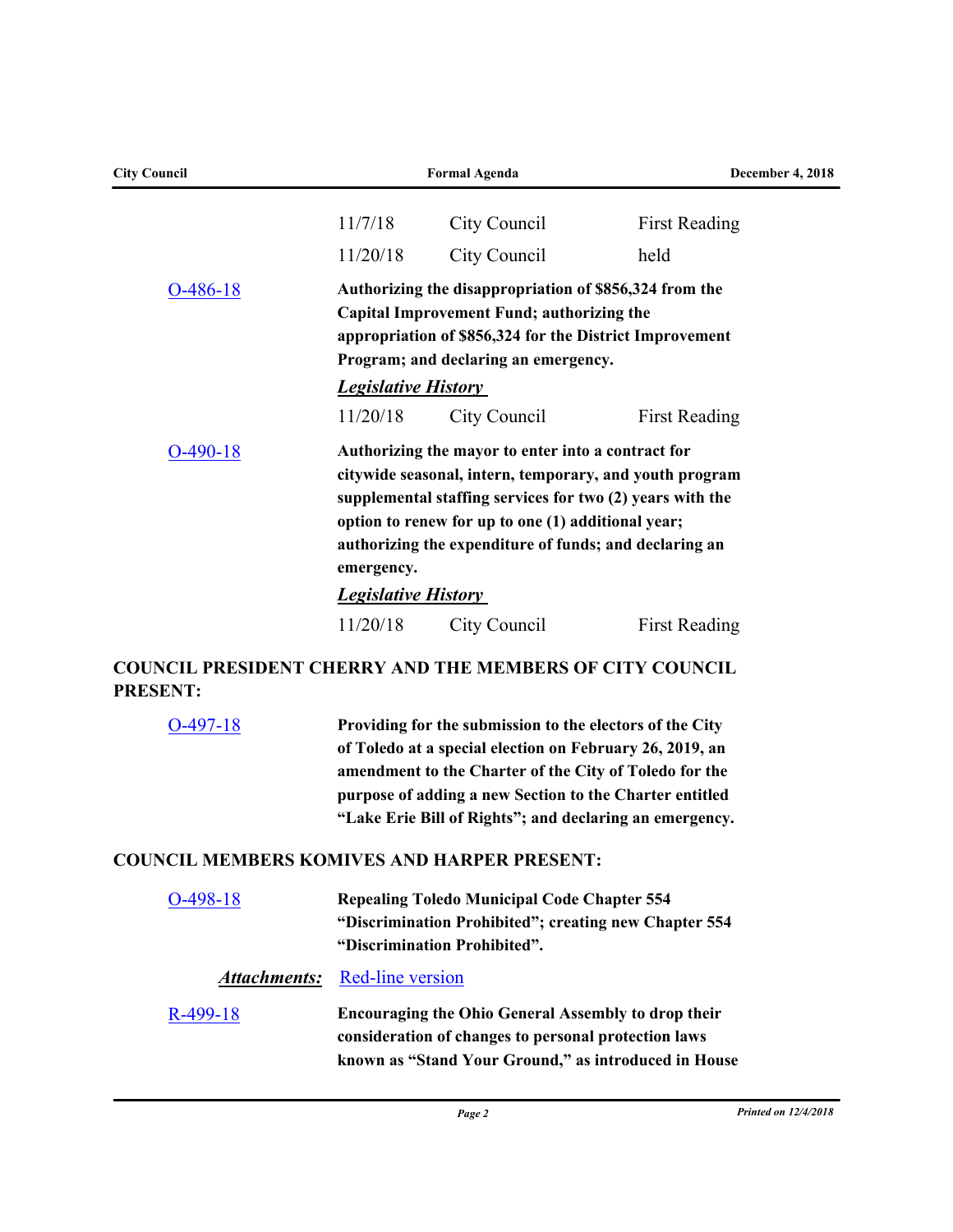| <b>City Council</b>         | <b>Formal Agenda</b>                                                                                                                                                                                                                                                                                            | <b>December 4, 2018</b>     |
|-----------------------------|-----------------------------------------------------------------------------------------------------------------------------------------------------------------------------------------------------------------------------------------------------------------------------------------------------------------|-----------------------------|
|                             | Bill 228; and declaring an emergency.                                                                                                                                                                                                                                                                           |                             |
|                             | <b>COUNCIL MEMBERS LUDEMAN AND HARPER PRESENT:</b>                                                                                                                                                                                                                                                              |                             |
| $O-500-18$                  | Repealing Chapter 378 of the Toledo Municipal Code,<br>Golf Carts and Low Speed Vehicles, and enacting new<br><b>Chapter 378, Operation of Under-Speed Vehicles,</b><br>Utility Vehicles and Mini-Trucks on City Streets; and<br>declaring an emergency.                                                        |                             |
| <b>Attachments:</b>         | <b>OWE</b> and Downtown map<br>Point Place map                                                                                                                                                                                                                                                                  |                             |
| <b>OFFICE OF THE MAYOR:</b> |                                                                                                                                                                                                                                                                                                                 |                             |
| $O-501-18$                  | Authorizing the expenditure of \$50,000 from the<br><b>General Fund for a contribution to the Toledo Chamber</b><br>Foundation for a talent alignment strategy program; and<br>declaring an emergency.                                                                                                          |                             |
| $O-502-18$                  | Authorizing the expenditure of \$25,000 from the<br><b>General Fund as a contribution to the Promedica</b><br>Concert Series program; and declaring an emergency.                                                                                                                                               |                             |
| $O-503-18$                  | Authorizing the expenditure of \$20,000 from the<br><b>General Fund for a contribution to the Black and Brown</b><br>Coalition; and declaring an emergency.                                                                                                                                                     |                             |
| <b>DEPARTMENT OF LAW:</b>   |                                                                                                                                                                                                                                                                                                                 |                             |
| $O-504-18$                  | Authorizing the expenditure of an amount not to exceed<br>\$275,000 to the Lucas County Board of Elections as<br>payment for the expenses of a special election to be held<br>on February 26, 2019 related to the submission to the<br>electors of a proposed charter amendment; and<br>declaring an emergency. |                             |
| $O-505-18$                  | Authorizing the Mayor to execute and deliver needed<br>instruments for the granting of an easement and right of<br>access to TLC Properties, Inc., on a portion of<br>city-owned real property located underneath the I-75                                                                                      |                             |
|                             | Page 3                                                                                                                                                                                                                                                                                                          | <b>Printed on 12/4/2018</b> |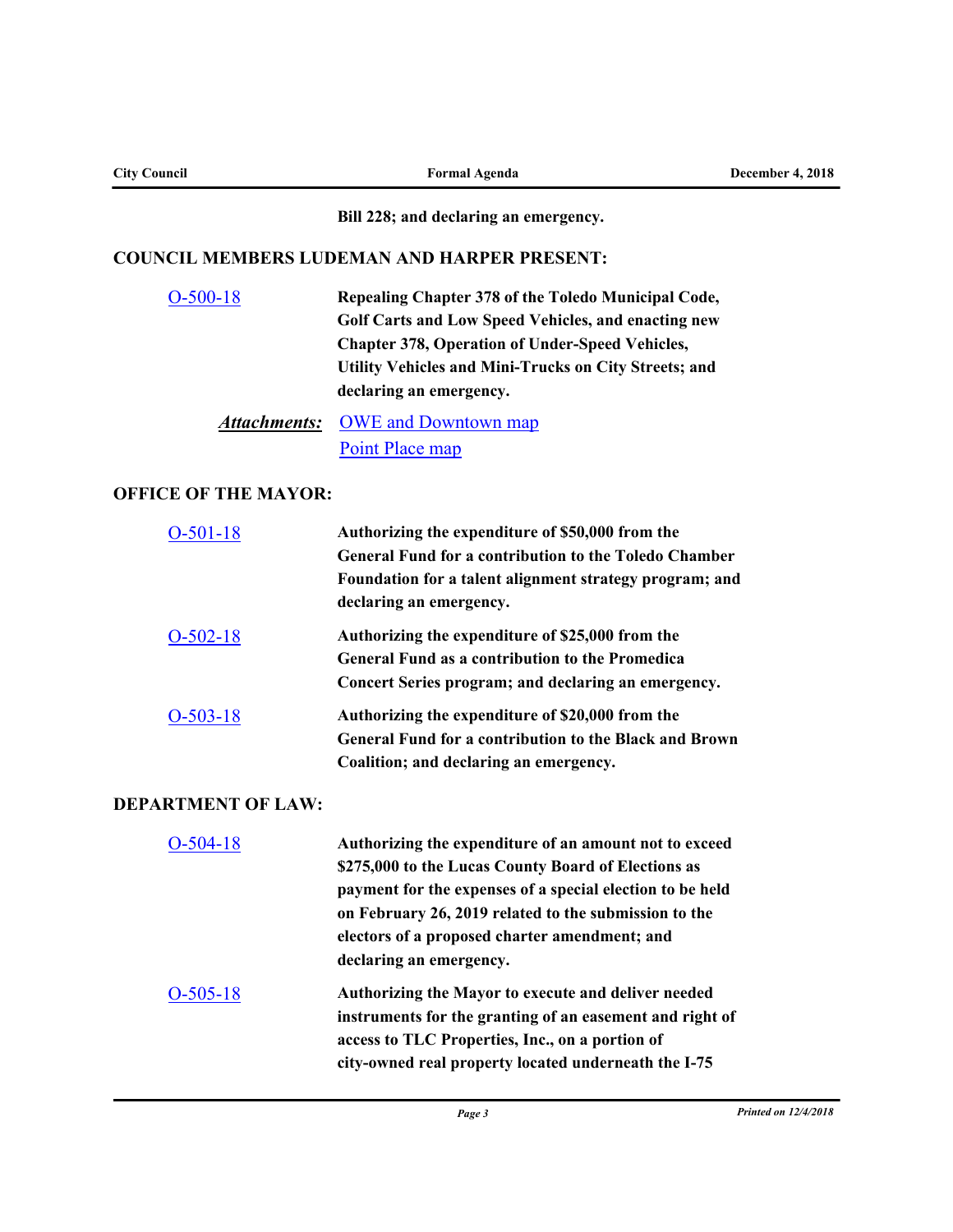| <b>City Council</b>                    | <b>Formal Agenda</b>                                                                                                                                                                                                                                                                                                                                                                                                                                                                                                                                                                                                                                                                                                                                                                                                                                                                                                                        | <b>December 4, 2018</b> |
|----------------------------------------|---------------------------------------------------------------------------------------------------------------------------------------------------------------------------------------------------------------------------------------------------------------------------------------------------------------------------------------------------------------------------------------------------------------------------------------------------------------------------------------------------------------------------------------------------------------------------------------------------------------------------------------------------------------------------------------------------------------------------------------------------------------------------------------------------------------------------------------------------------------------------------------------------------------------------------------------|-------------------------|
|                                        | bridge on the northern bank of the Maumee River,<br>Toledo, Ohio 43609; and declaring an emergency.                                                                                                                                                                                                                                                                                                                                                                                                                                                                                                                                                                                                                                                                                                                                                                                                                                         |                         |
| $O-506-18$                             | Authorizing the settlement of the claim of Robert S.<br>Mish for personal injuries for the sum of \$275,000 in<br>settlement of the claims of Plaintiff; authorizing the<br>expenditure of \$275,000 from the Risk Management<br>Fund; and declaring an emergency.                                                                                                                                                                                                                                                                                                                                                                                                                                                                                                                                                                                                                                                                          |                         |
| <b>DEPARTMENT OF PUBLIC UTILITIES:</b> |                                                                                                                                                                                                                                                                                                                                                                                                                                                                                                                                                                                                                                                                                                                                                                                                                                                                                                                                             |                         |
| $O-507-18$                             | Approving the use of the Water Infrastructure<br>Development Fund (2% Water Fund) to pay the cost of<br>installing such items as a new water tap, water service<br>line, curb stop, meter pit and lawn hydrant for up to ten<br>(10) community gardens at various locations inside the<br>City of Toledo upon the recommendation of the Director<br>of Public Utilities; appropriating and expending \$20,000<br>from the unappropriated balance of the Water<br><b>Infrastructure Development Fund; and declaring an</b><br>emergency.                                                                                                                                                                                                                                                                                                                                                                                                     |                         |
| $O-508-18$                             | Authorizing the mayor to apply for, enter into a<br>cooperative agreements, and to accept, deposit, and<br>appropriate loan proceeds of up to \$28,000,000 from<br>the Ohio Water Development Authority (OWDA) into<br>the Water Replacement Fund; authorizing the<br>expenditure of said loan proceeds on the Basins 5 and 6<br>Improvements project; appropriating \$100,000 from the<br>Water Replacement Fund for the payment of loan<br>administrative fees and miscellaneous project costs;<br>authorizing various adjustments and transfers of<br>expenses to comply with the loan agreements;<br>authorizing a dedicated source for repayment of said<br>loans; authorizing the mayor to execute all necessary<br>documentation for said loans and all contracts related to<br>construction, professional services, contingencies,<br>capitalized interest, testing, permit and miscellaneous<br>costs; and declaring an emergency. |                         |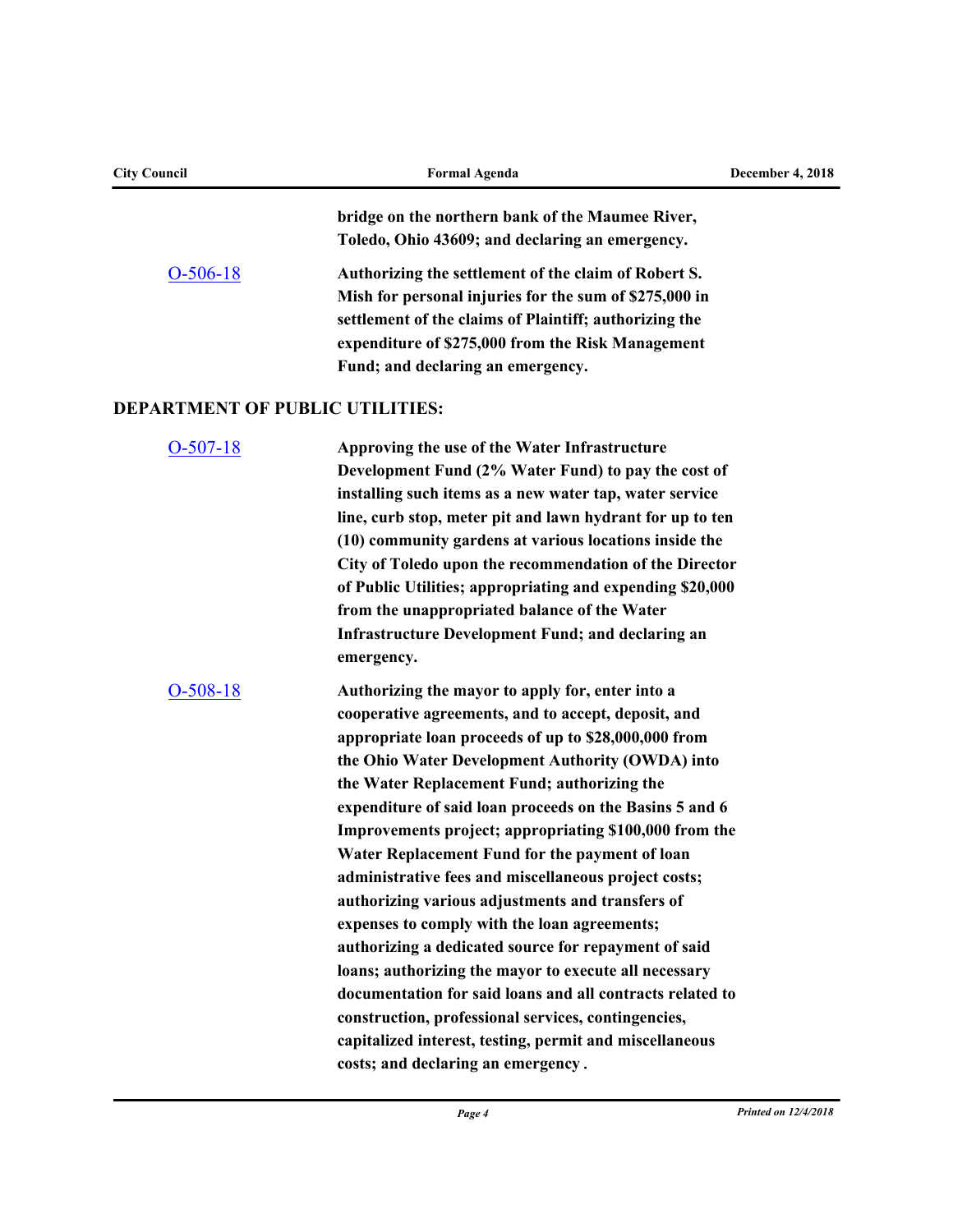| <b>City Council</b> | <b>Formal Agenda</b>                                          | <b>December 4, 2018</b>     |
|---------------------|---------------------------------------------------------------|-----------------------------|
| $O-509-18$          | Authorizing the mayor to enter into and execute               |                             |
|                     | necessary agreements with the Ohio Environmental              |                             |
|                     | Protection Agency (OEPA) as granted through the               |                             |
|                     | <b>Implementing Ohio's Domestic Action Workplan (DAP)</b>     |                             |
|                     | Grant; authorizing the mayor to accept and deposit grant      |                             |
|                     | proceeds in the amount of \$179,400 into the Operation        |                             |
|                     | Grant Fund; authorizing the appropriation and                 |                             |
|                     | expenditure of grant funds for the Delaware Creek             |                             |
|                     | Restoration Project; authorizing appropriation of             |                             |
|                     | \$119,600 in match funds from the Stormwater Utility          |                             |
|                     | <b>Improvement Fund; authorizing the mayor to execute</b>     |                             |
|                     | necessary agreements in connection with the grant;            |                             |
|                     | authorizing the mayor to accept bids and award contracts      |                             |
|                     | for the purchase of services and other necessary items        |                             |
|                     | to carry out the terms of this grant; and declaring an        |                             |
|                     | emergency.                                                    |                             |
|                     | <b>DEPARTMENT OF NEIGHBORHOOD &amp; BUSINESS DEVELOPMENT:</b> |                             |
| $O-510-18$          | Declaring the improvement to certain real property to be      |                             |
|                     | a public purpose; declaring such improvement to be            |                             |
|                     | exempt from real property taxation; authorizing               |                             |
|                     | necessary agreements; requiring the owners thereof to         |                             |
|                     | make service payments in lieu of taxes; designating the       |                             |
|                     | public infrastructure improvements to be made that will       |                             |
|                     | directly benefit the real property; and establishing a        |                             |
|                     | municipal public improvement tax increment equivalent         |                             |
|                     | fund for the deposit of service payments; and declaring       |                             |
|                     | an emergency.                                                 |                             |
| <b>Sponsors:</b>    | Granata                                                       |                             |
| <b>Attachments:</b> | <b>Exhibit A</b>                                              |                             |
|                     | <b>Exhibit B</b>                                              |                             |
| $O-511-18$          | Declaring the improvement to certain real property to be      |                             |
|                     | a public purpose; declaring such improvement to be            |                             |
|                     | exempt from real property taxation; authorizing               |                             |
|                     | necessary agreements; requiring the owners thereof to         |                             |
|                     | make service payments in lieu of taxes; designating the       |                             |
|                     | Page 5                                                        | <b>Printed on 12/4/2018</b> |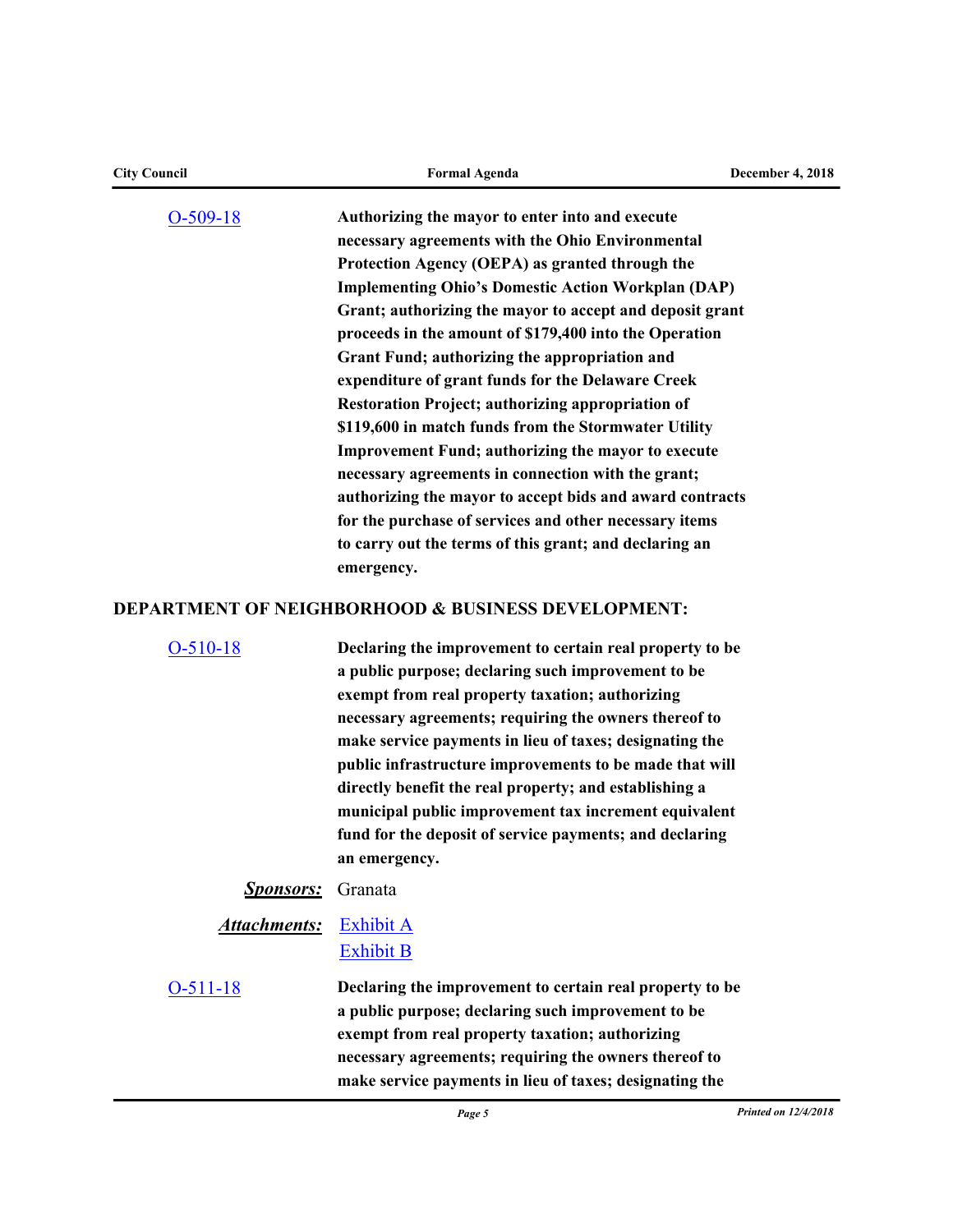| <b>City Council</b>                   | <b>Formal Agenda</b>                                                                                                                                                                                                                                                                                                                                                    | December 4, 2018 |
|---------------------------------------|-------------------------------------------------------------------------------------------------------------------------------------------------------------------------------------------------------------------------------------------------------------------------------------------------------------------------------------------------------------------------|------------------|
|                                       | public infrastructure improvements to be made that will<br>directly benefit the real property; and establishing a<br>municipal public improvement tax increment equivalent<br>fund for the deposit of service payments; and declaring<br>an emergency.                                                                                                                  |                  |
| <b>Sponsors:</b>                      | Granata                                                                                                                                                                                                                                                                                                                                                                 |                  |
| <b>Attachments:</b>                   | <b>Exhibit A</b><br><b>Exhibit B</b>                                                                                                                                                                                                                                                                                                                                    |                  |
| $O-512-18$                            | Amending ORD. 210-18 to expand the scope of<br>professional services provided by SAFEbuilt for the<br>Division of Building Inspection; and declaring an<br>emergency.                                                                                                                                                                                                   |                  |
| <b>DEPARTMENT OF PUBLIC SERVICE:</b>  |                                                                                                                                                                                                                                                                                                                                                                         |                  |
| $O-513-18$                            | Authorizing the Mayor to enter into the necessary<br>contracts for capital equipment; authorizing the<br>expenditure of \$175,000 from the Expendable<br>Demolition Trust Fund for the purchase of one (1) used<br>2008 McCloskey 621RE Trommel Screen for the<br>Department of Public Service, Division of Streets,<br>Bridges and Harbor; and declaring an emergency. |                  |
| <u>Attachments:</u>                   | <b>Bullet Points</b>                                                                                                                                                                                                                                                                                                                                                    |                  |
| <b>DEPARTMENT OF HUMAN RESOURCES:</b> |                                                                                                                                                                                                                                                                                                                                                                         |                  |
| $O-514-18$                            | Authorizing the Mayor to enter into contracts for the<br>purchase of safety shoes for up to one (1) year with the<br>option to renew for up to one (1) additional year;<br>authorizing the expenditure of funds; and declaring an<br>emergency.                                                                                                                         |                  |
| <b>DEPARTMENT OF FINANCE:</b>         |                                                                                                                                                                                                                                                                                                                                                                         |                  |
| $O-515-18$                            | Authorizing the mayor to enter into an agreement for a<br>period of up to two years with an option to renew for up                                                                                                                                                                                                                                                      |                  |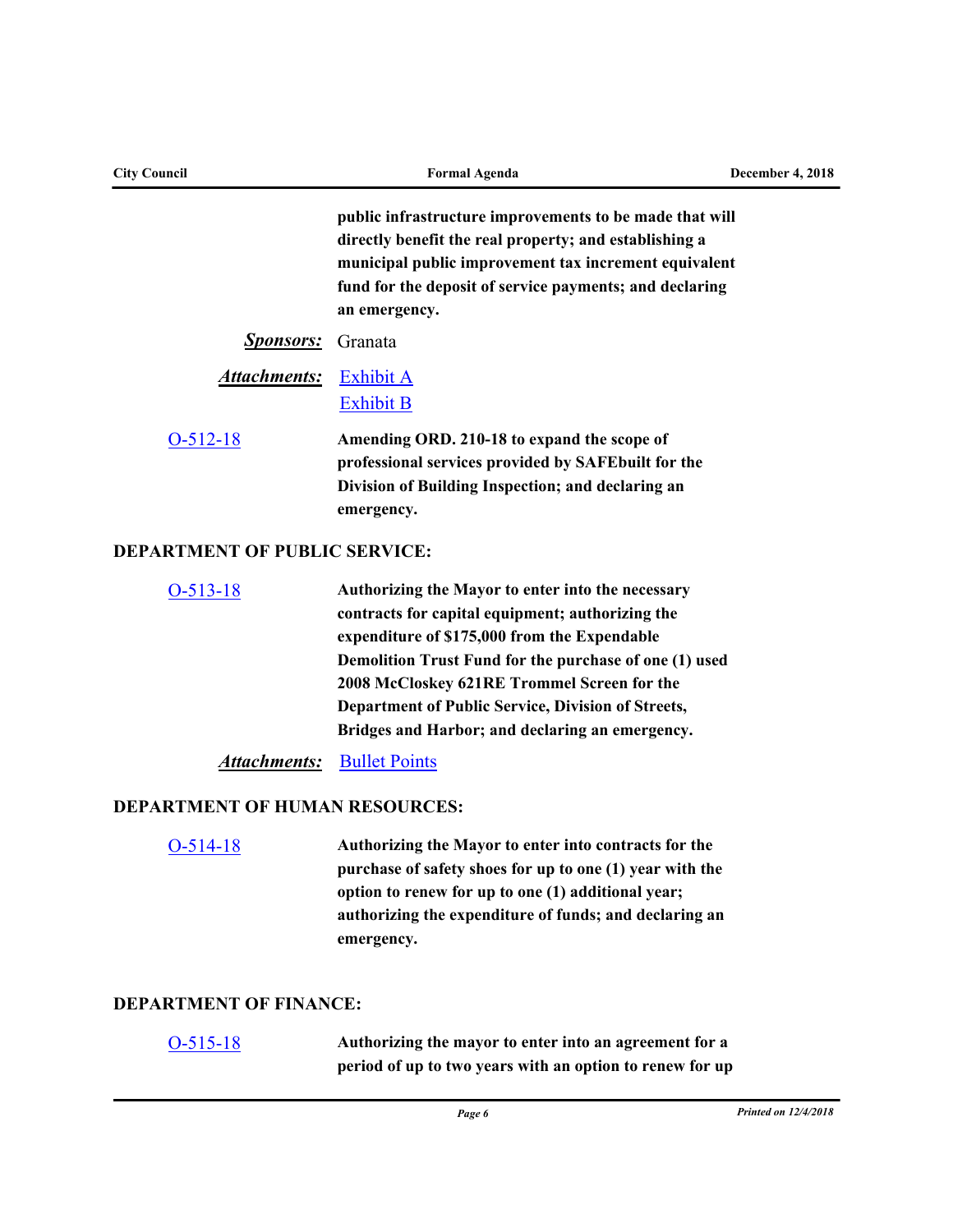| <b>City Council</b> | <b>Formal Agenda</b>                                                                                                                                                                                                                                                                                             | <b>December 4, 2018</b> |
|---------------------|------------------------------------------------------------------------------------------------------------------------------------------------------------------------------------------------------------------------------------------------------------------------------------------------------------------|-------------------------|
|                     | to one additional year for the purpose of copier<br>maintenance, service, and repair; authorizing the<br>expenditure of funds from the Storeroom and Printshop<br>Fund in an amount not to exceed \$163,200; and<br>declaring an emergency.                                                                      |                         |
| $O-516-18$          | Authorizing the mayor to enter into an agreement for a<br>period of up to five years for the direct purchase or lease<br>purchase of copy machines, including maintenance,<br>service, and repair; authorizing the expenditure of funds<br>from the Storeroom and Printshop Fund; and declaring<br>an emergency. |                         |
| $O-517-18$          | Authorizing the Mayor to enter into a contract extension<br>for banking services for the three month period of<br>January 1, 2019 to March 31, 2019; further authorizing<br>the expenditures for banking services; and declaring an<br>emergency.                                                                |                         |
| $O-518-18$          | Declaring the necessity of providing sprinkling,<br>sweeping, cleaning and snow removal services for<br>streets, alleys and public ways in the City; providing for<br>the assessment of the cost of those services; and<br>declaring an emergency.                                                               |                         |
| <b>Attachments:</b> | <b>Assessment Comparison</b><br><b>Assessed Services History</b>                                                                                                                                                                                                                                                 |                         |
| $O-519-18$          | Declaring it necessary to improve certain streets, alleys,<br>and public ways outside the Downtown Area of the City<br>by providing street lighting; providing for the<br>assessment of costs of that lighting; and declaring an<br>emergency.                                                                   |                         |
| $O-520-18$          | Declaring it necessary to improve certain streets and<br>public ways in the Downtown Area of the City by<br>providing street lighting; providing for the assessment of<br>costs of that lighting; and declaring an emergency.                                                                                    |                         |
| $O-521-18$          | Declaring the necessity of controlling the blight and<br>disease of shade trees within public rights of way, and for                                                                                                                                                                                             |                         |

## *Page 7 Printed on 12/4/2018*